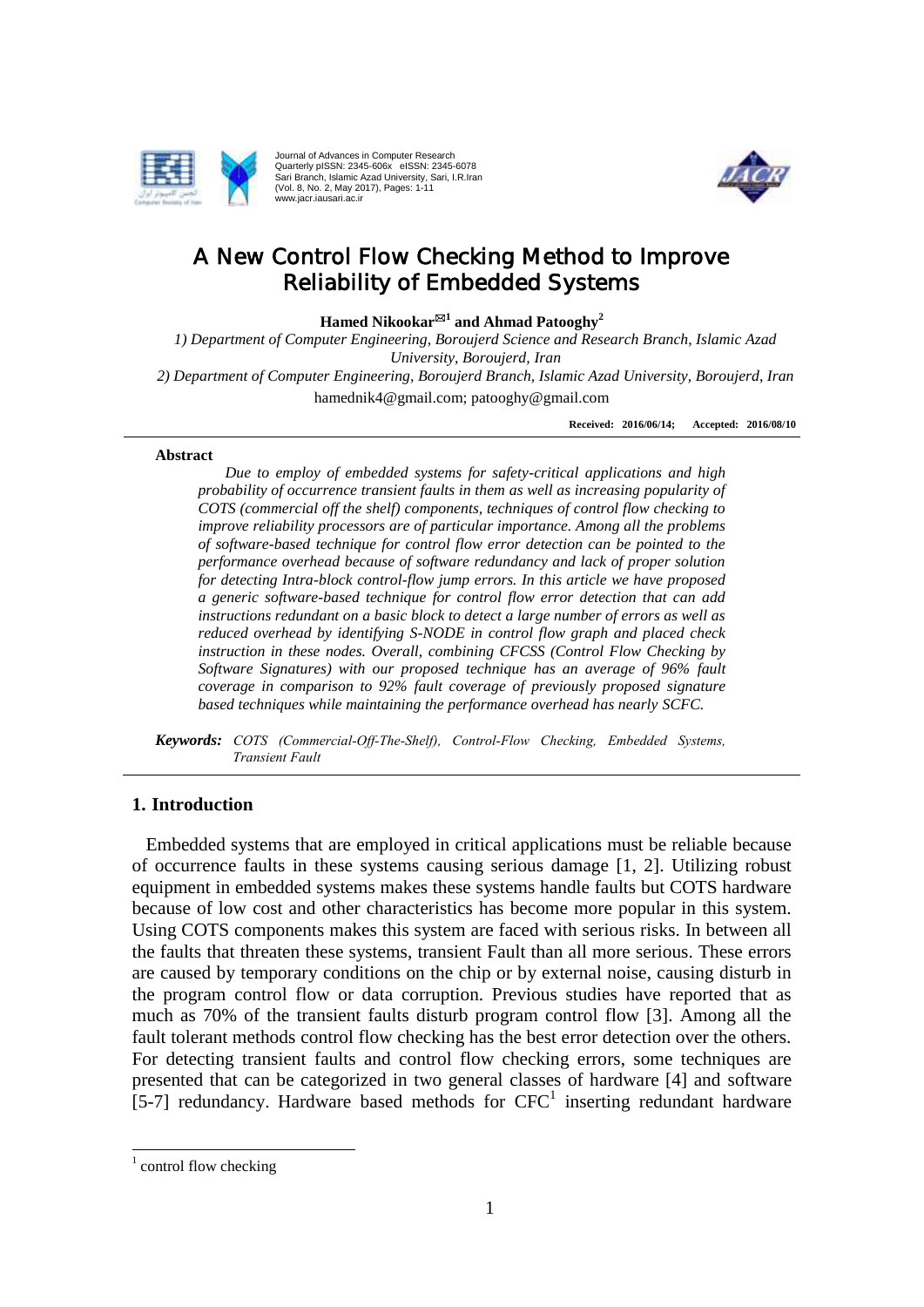against software CFC can be implemented by adding only a few instructions per basic block. Because software based methods is cost free in this article we use this method to control flow checking. Most software-based techniques for control flow error detection are based on signature. In these techniques for control flow error detection, the source code is divided into several basic blocks and specifies a signature for each block. This technique Control flow checking involves two steps in each BB: 1- Compute signature at runtime 2- Compare with an expected correct value. Also these techniques there are two critical aspects: 1- performance overhead because of software redundancy 2- lack of proper solution for detecting Intra-block control-flow jump errors (Methods with high instruction overhead or low fault coverage). In this article, we have proposed a generic method for software-based control flow checking for soft error detection to improve microprocessor reliability. Our proposed technique has high fault coverage in comparison of previously proposed signature based techniques while maintaining the performance overhead has nearly SCFC. The steps in this method, as following:

• program is divided into basic blocks and control flow graph is constructed then specifies a signature for each block

•R (a unique number) will be assigned to some basic blocks

•Identifying S-NODE in control flow graph and placed check instruction in these nodes

#### **2. Literature Review**

Over the years, many Signature based methods have been proposed for protection of systems against Transient Fault. In these methods, the first program code is divided into several basic blocks and specifies a signature for each block. Two types of control flow errors that should be analyzed in this method: 1- Intra-block control-flow jump errors.

Inter two blocks control-flow jump errors. Most of these methods to detect one of the two types or if both detect they have low fault coverage. For example, as shown in Figure 1, the software-based CFC technique, CFCSS [5], for each BB assigned a unique number as the name of the compilation-time assigned reference signature (S) and three additional checking instructions are inserted. G is the run-time signature and a global register holds the run-time signature G.  $d_i = S_s \oplus S_d$ ,  $d_i$  which is calculated during the course of pre-compilation, is the signature difference between the source node signature and the destination node signature. D is the justifying signature that is used in the branch-fan-in node. Intra-block control-flow jump errors cannot be checked by the CFCSS.



*Figure 1: The basic block is equipped by cfcss.*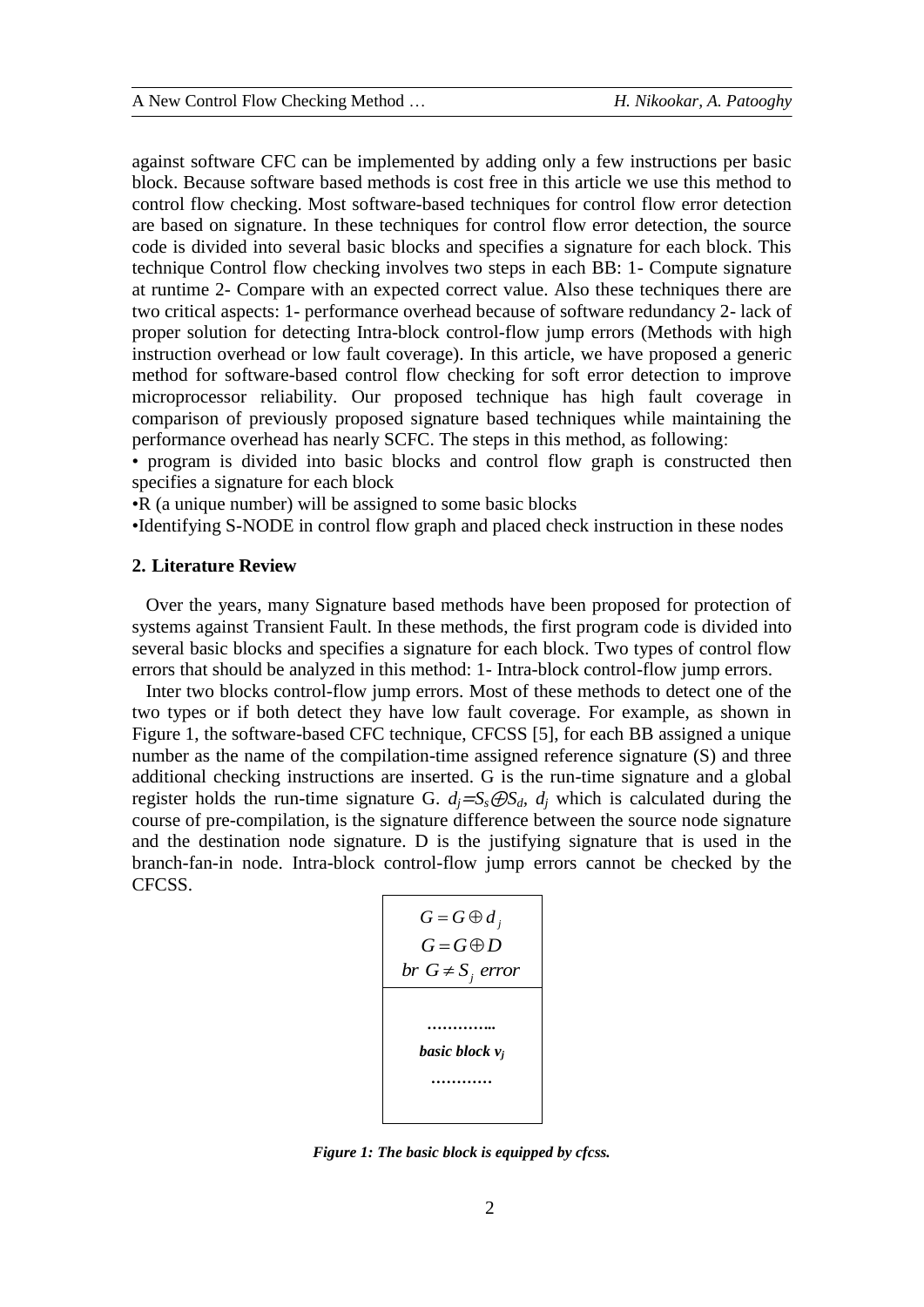In RSCFC [6], SCFC [7] and I2BCFC [8] Intra-/Inter-block control-flow jump errors can be checked. RSCFC imposes a high overhead to the system and a few of the Intrablock control-flow jump errors detect by SCFC and I2BCFC. For example, as shown in Figure 2, SCFC and I2BCFC, if occur a mistake jump in the upper or lower half of the block, the error will not be detected. Also if due to a fault, instruction of each block branches directly to update instruction  $(s=s_i)$ , the execution skips check instruction (Error=S [ID] or err=S[sel] ^1) in SCFC and I2BCFC, and the code will not detect the fault.



*Figure 2: A) The basic block is equipped by scfc[7] and B) The basic block is equipped by I2BCFC[8].*

To solve these problems we have a solution in this article. The idea of this solution is very generic and can be combining with different control flow checking method. Among the methods that have been proposed CFCSS is one of the most prospective angles [9- 11]. For this reason, the proposed method in this article is combined with CFCSS. As mentioned above there are two cases that cannot be managed by traditional CFCSS algorithm performance overhead and Intra-block control-flow jump errors which are the research focuses of this article.

#### **3. The Proposed Method**

The proposed method in this article is based on software. In this method the program is divided into basic blocks and control flow graph is constructed based on the  $CF<sup>1</sup>$  of the program. A node in the control flow graph represents a basic blocks. This method assigns a unique signature(S) to each node of the control flow graph and inserts redundant instructions for each block. Intra-block control-flow jump errors will be checked by this method To check the Intra-block control-flow jump errors are assigned a number to each basic block. The number in each basic block represents the total number of instructions in each basic block. Maximum number among all the basic blocks called N. To basic blocks that number is nearly to N, R is assigned. R is a unique

 $\overline{a}$ 

 $1$  Control flow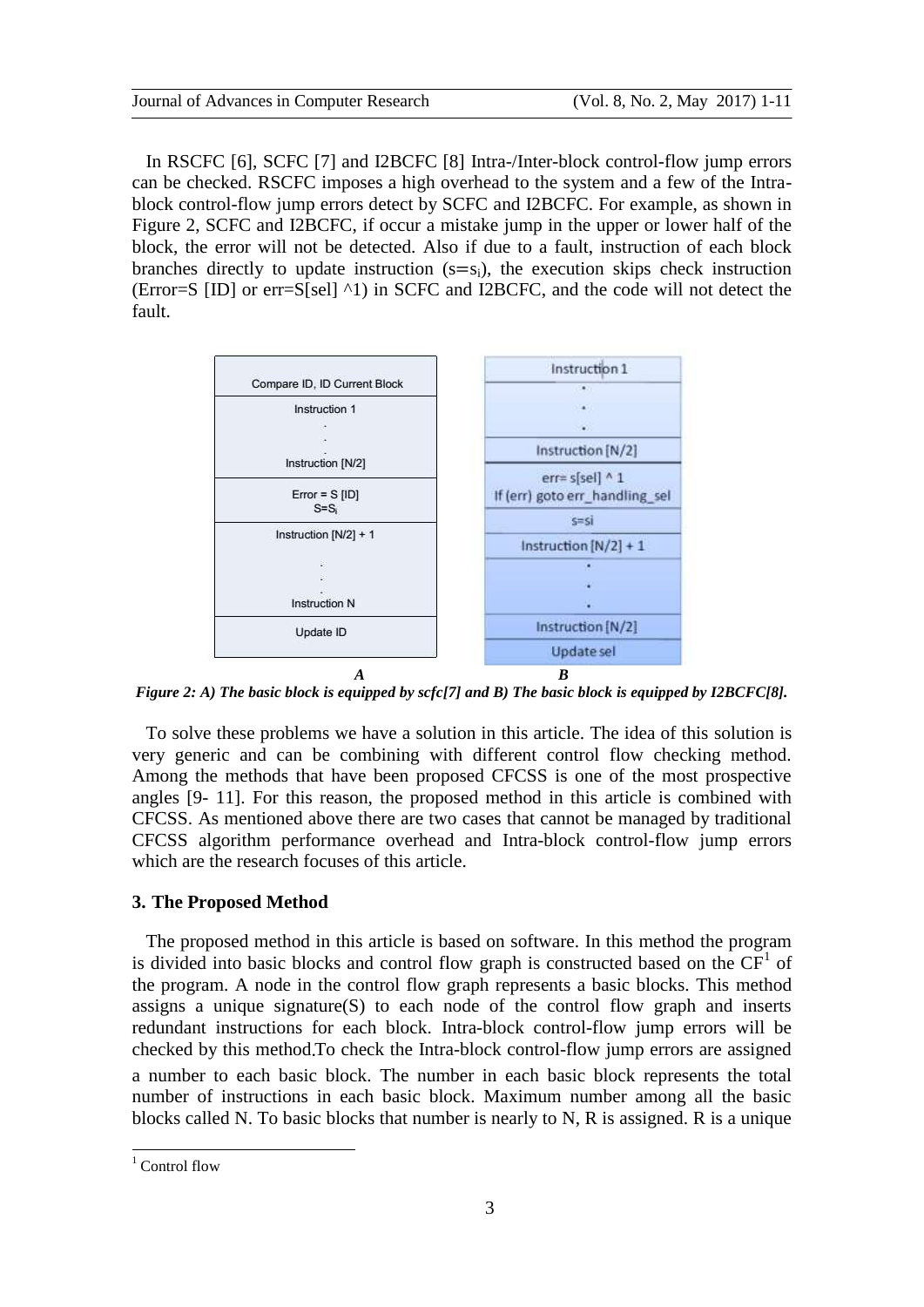number for these blocks. In this blocks R twice is EXORed with run-time Signature (Once before update Instruction and once after it in these basic blocks).

A basic overview of the implemented scheme is shown in Figure 3. G is run-time Signature and Si is compilation-time assigned reference signature. For control flow checking in these basic blocks that has n instructions, four instructions are defined. Two instructions are placed at  $\ln/4$ | and  $3\ln/4$ | of these basic blocks; R is EXORed with runtime Signature  $(G)$  that Eq.  $(1)$  are shown.

#### $G = G \oplus R$

Instructions of run-time signature updates are placed at the middle of these basic blocks; Eq.  $(2)$  is shown.

#### *G Update*

Check Instruction is placed at the end of some basic blocks; Eq. (3) is shown.

*br*  $G \neq S_i$  *error* 

For the remaining blocks only Eq. (2) for each basic blocks and Eq. (3) for some basic blocks is added.

The proposed method in this article has solved the problems previous technique (I2BCFC and SCFC) and has created a generic software-based method. As can be seen in Figure 3*,* if the fault skips each of the redundant instructions, in the next basic block with execution of check instructions will detect the fault.



*Figure 3: The basic block is equipped by proposed method.*

To reduce overhead, Check Instruction is placed at the end of some blocks. To reduce performance overhead, after creating the program control flow graph sensitive nodes are identified. The nodes according to the algorithm [12] include nodes which are used more than once as a head for edges (junction nodes), nodes which are used more than

(2)

(3)

(1)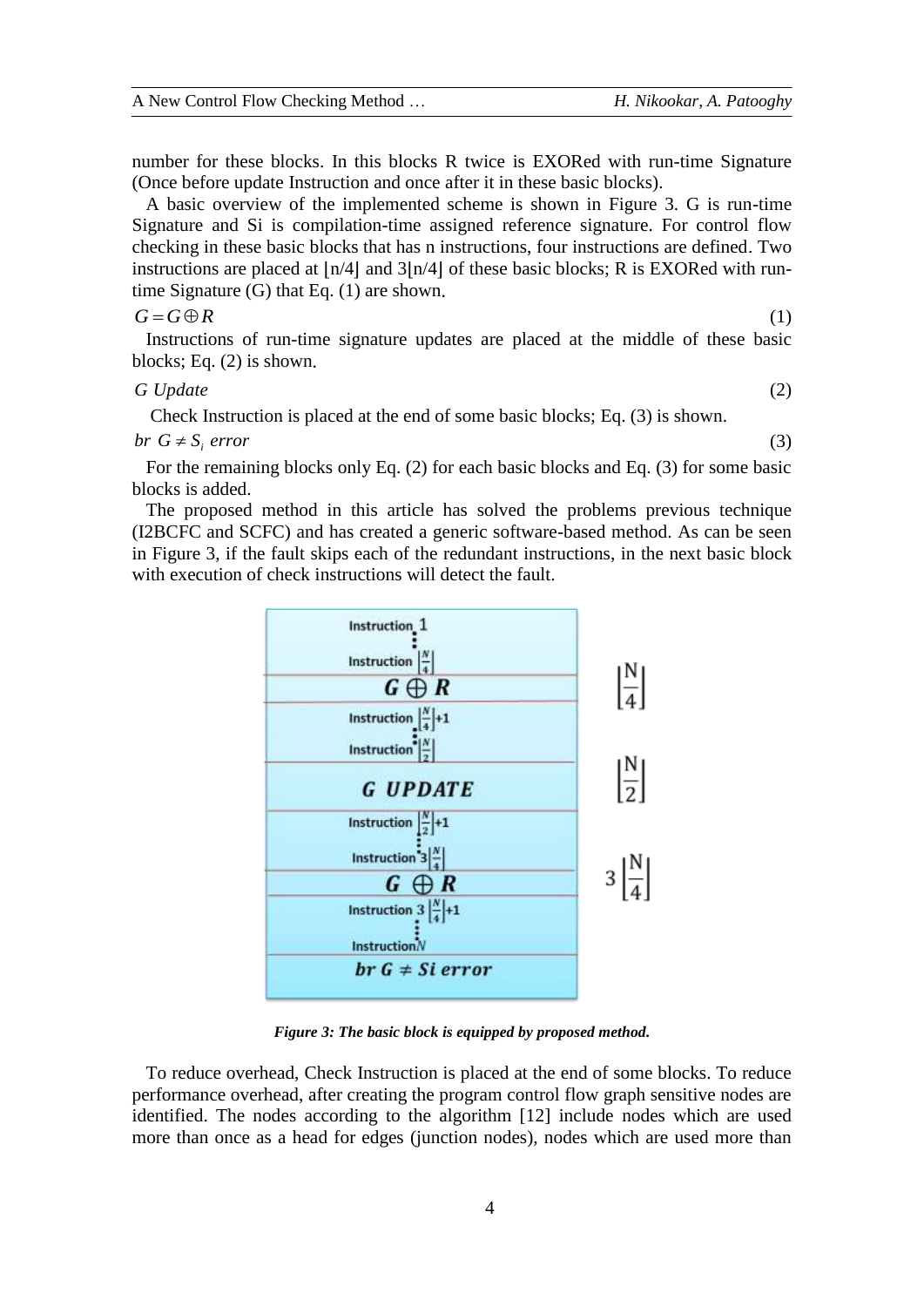once as a tail for edges (decision nodes), the entry node, and the exit node. *Si* would only be checked in these nodes. Figure 4, shows s-node for a control flow graph.



*Figure 4: This Figure shows s-node for a control flow graph [11].*

## *3.1 Capability of CFE<sup>1</sup> Detection*

The proposed method in this article has solved the problems previous techniques (I2BCFC and SCFC) and has created a generic software-based method. As an example, a Part of a control flow graph that its basic blocks have been equipped by I2BCFC and SCFC is shown in Figure 5. As can be seen in Figure 5, if each of CFE's occurs, code will not be able to detect fault. In I2BCFC and SCFC, a basic block is divided into two parts and instructions redundant for control flow checking is inserted at the end or beginning of these parts. So if the total number of instructions in each of parts is high, fault occurrence is more probable. As mentioned, a basic block with high total number of instructions in our approach divided into four parts. So reducing the number of instructions in each parts makes the probability of errors lead to failure is lower.

 $\overline{a}$ 

Control flow error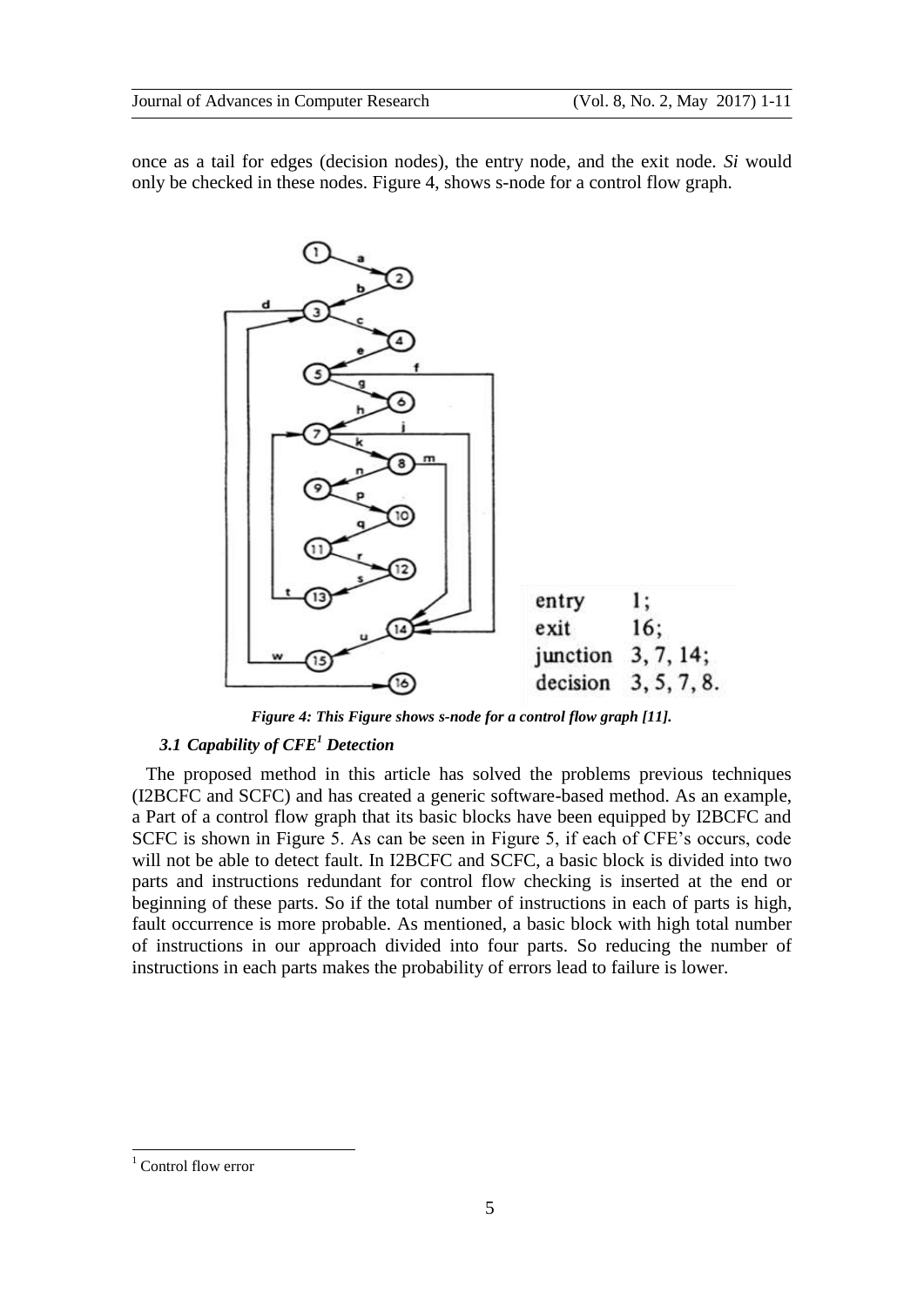

*Figure 5: A Part of a control flow graph*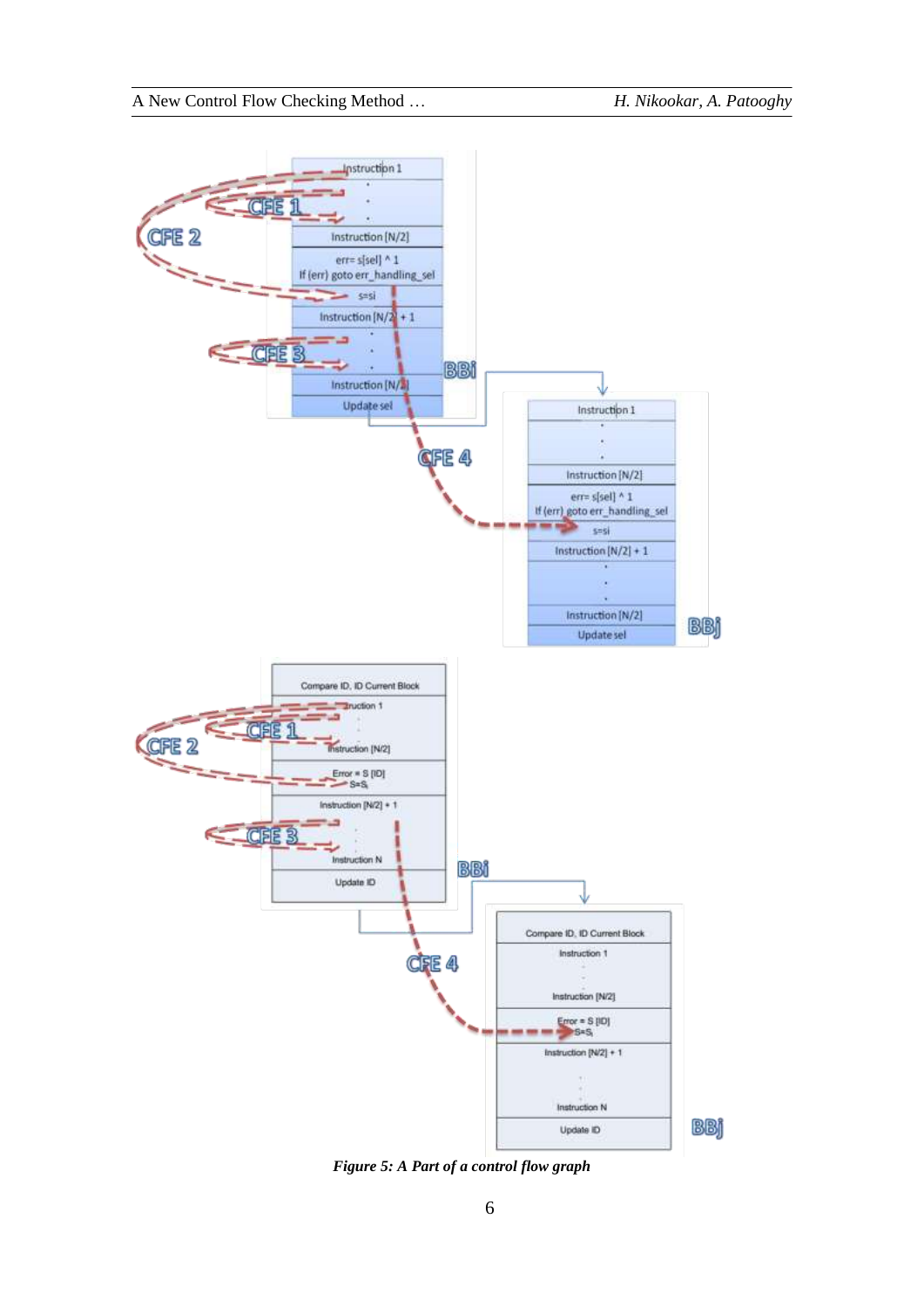#### *3.2 Performance Overhead*

The proposed technique achieves Proper overhead by performing checking at a few blocks. As mentioned, there are two types of basic blocks in our approach. Type1: a basic block with high total number of instructions. Type2: a basic block with low total number of instructions. Blocks of a program may be in one of four modes.

- 1. *if*  $BB \in Type1 \rightarrow Count of instructions redundant=4$
- 2. *if BB*  $\in$  Type AND BB  $\in$  S NODEs  $\rightarrow$  Count of instructions redundant=5
- 3. *if*  $BB \in Type2 \rightarrow Count of instructions redundant = 2$
- 4. *if*  $BB \in Type2$   $AND$   $BB \in S$   $NODEs \rightarrow Count$  of instructions redundant=3

In a program because number of blocks of case 3 is the most, resulting in lower total overhead. Figure 6 shows case 2 of bb which is equipped by the combination of our proposed method with CFCSS.



*Figure 6: A bb is equipped by the combination of our proposed method with CFCSS.*

#### **4. Simulation Results**

In order to evaluate the proposed method, three benchmarks Quick Sort (QS), Matrix Multiplication (MM), Bubble Sort (BS) is used. First, the source files were compiled and assembly codes were generated and a total of 500 transient faults have been injected into several executable points of each program. Branch deletion, branch insertion and branch target modification used as considered fault models. For the second part of the experiment, combination of proposed method with CFCSS is included in the assembly source code and a total of 500 transient faults are injected into the code. Table 1 and the graph in Fig. 7 illustrate percentage of faults that are detected in both the original program and the program with combination of proposed method with CFCSS.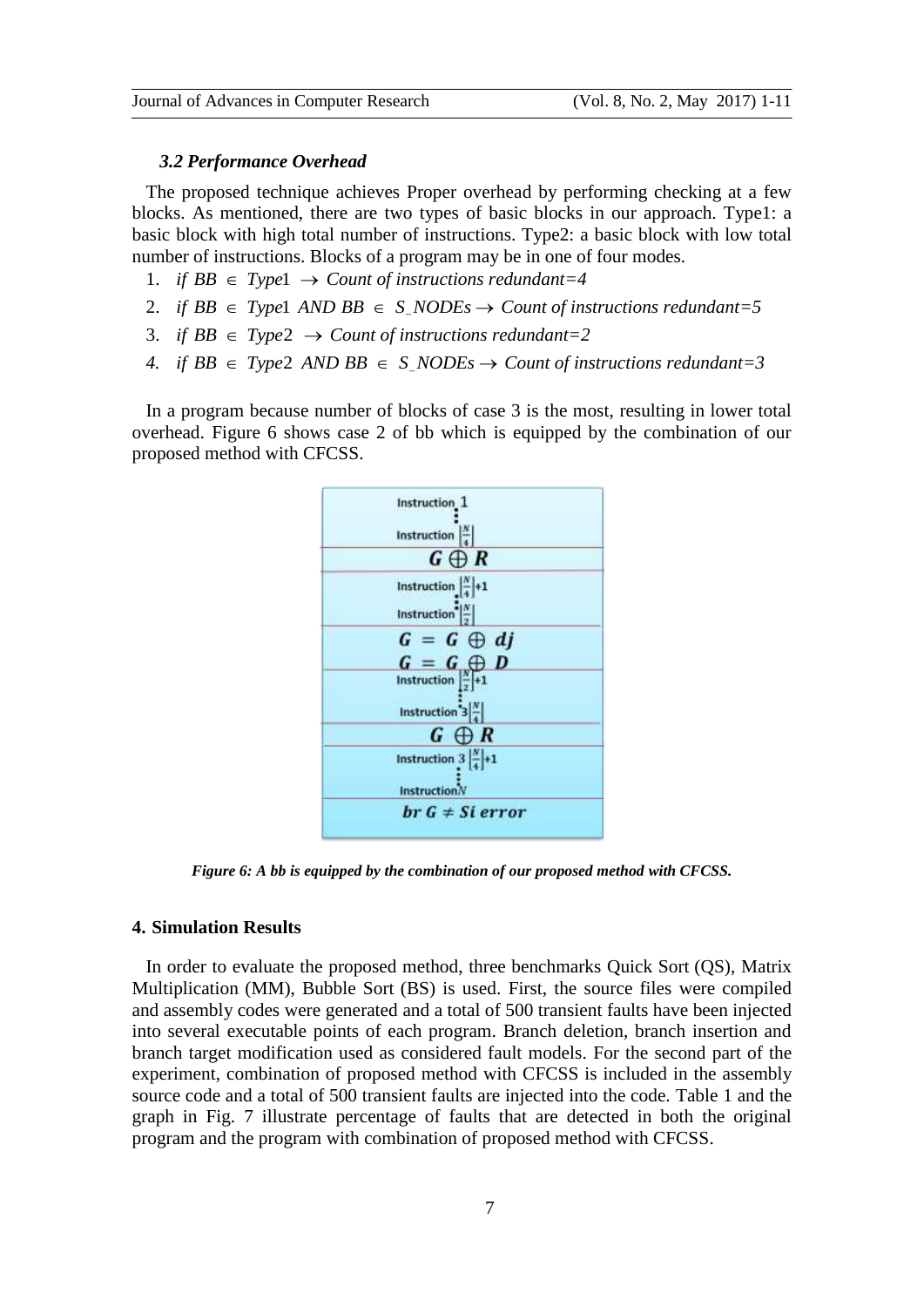| <b>Code modulation</b>       | <b>Original Code</b> | proposed method+ CFCSS |
|------------------------------|----------------------|------------------------|
| <b>Quick Sort</b>            | 33.60                | 2.20                   |
| <b>Matrix Multiplication</b> | 38.40                | 4.20                   |
| <b>Bubble Sort</b>           | 32.80                | 5.80                   |

*Table 1 - Percentage of faults not detected*



*Figure 7: Percentage of faults not detected*

Table 2 shows the fault coverage of the combination of our proposed method with CFCSS and other methods in selected sample programs. As it can be seen in Fig. 8, our proposed technique in comparison with CFCSS, RSCFC, and SCFC methods increases the fault coverage.

|  | Table 2 - Total fault coverage comparison |  |
|--|-------------------------------------------|--|
|  |                                           |  |

| Code modulation                        | <b>CFCSS</b> | <b>RSFCF</b> | <b>SCFC</b> | proposed method+<br><b>CFCSS</b> |
|----------------------------------------|--------------|--------------|-------------|----------------------------------|
| <b>Ouick Sort</b>                      | 96.88        | 93.4         | 96.7        | 97.8                             |
| <b>Matrix</b><br><b>Multiplication</b> | 86.86        | 90.3         | 87          | 94.2                             |
| <b>Bubble Sort</b>                     | 92.8         | 93.24        | 95          | 95.8                             |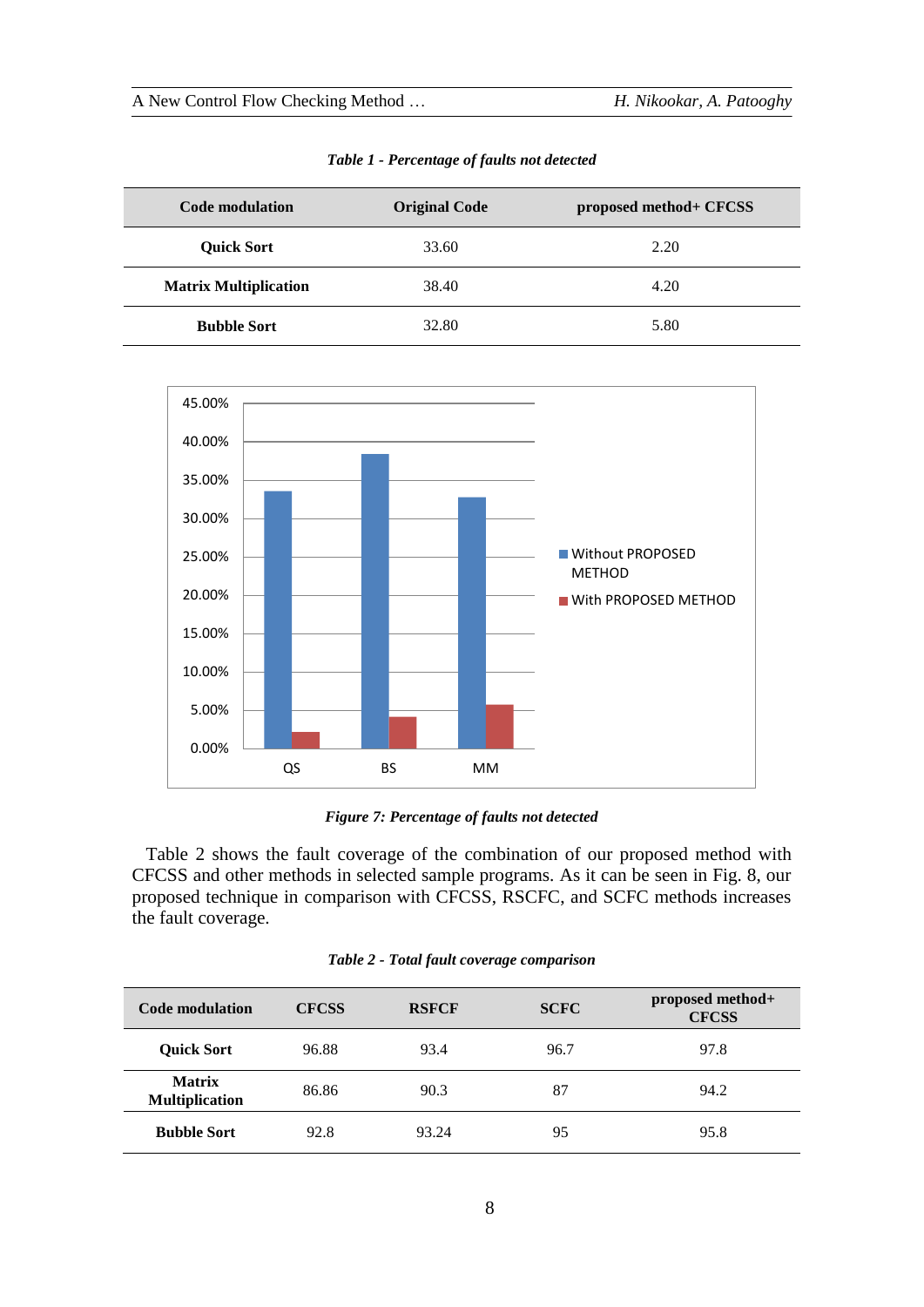

*Figure 8: Total fault coverage comparison*

Table 3 shows the performance overhead of the combination of our proposed method with CFCSS and other methods in selected sample programs. As it can be seen in Fig. 9, our proposed technique in comparison with CFCSS and RSCFC methods decreases the performance overhead.

| <b>Code modulation</b>                 | <b>CFCSS</b> | <b>RSFCF</b> | <b>SCFC</b> | proposed method+<br><b>CFCSS</b> |
|----------------------------------------|--------------|--------------|-------------|----------------------------------|
| <b>Quick Sort</b>                      | 1.59         | 1.91         | 1.53        | 1.52                             |
| <b>Matrix</b><br><b>Multiplication</b> | 1.21         | 1.53         | 1.30        | 1.36                             |
| <b>Bubble Sort</b>                     | 1.48         | 1.42         | 1.26        | 1.24                             |

| Table 3 - performance overhead comparison |  |  |  |
|-------------------------------------------|--|--|--|
|-------------------------------------------|--|--|--|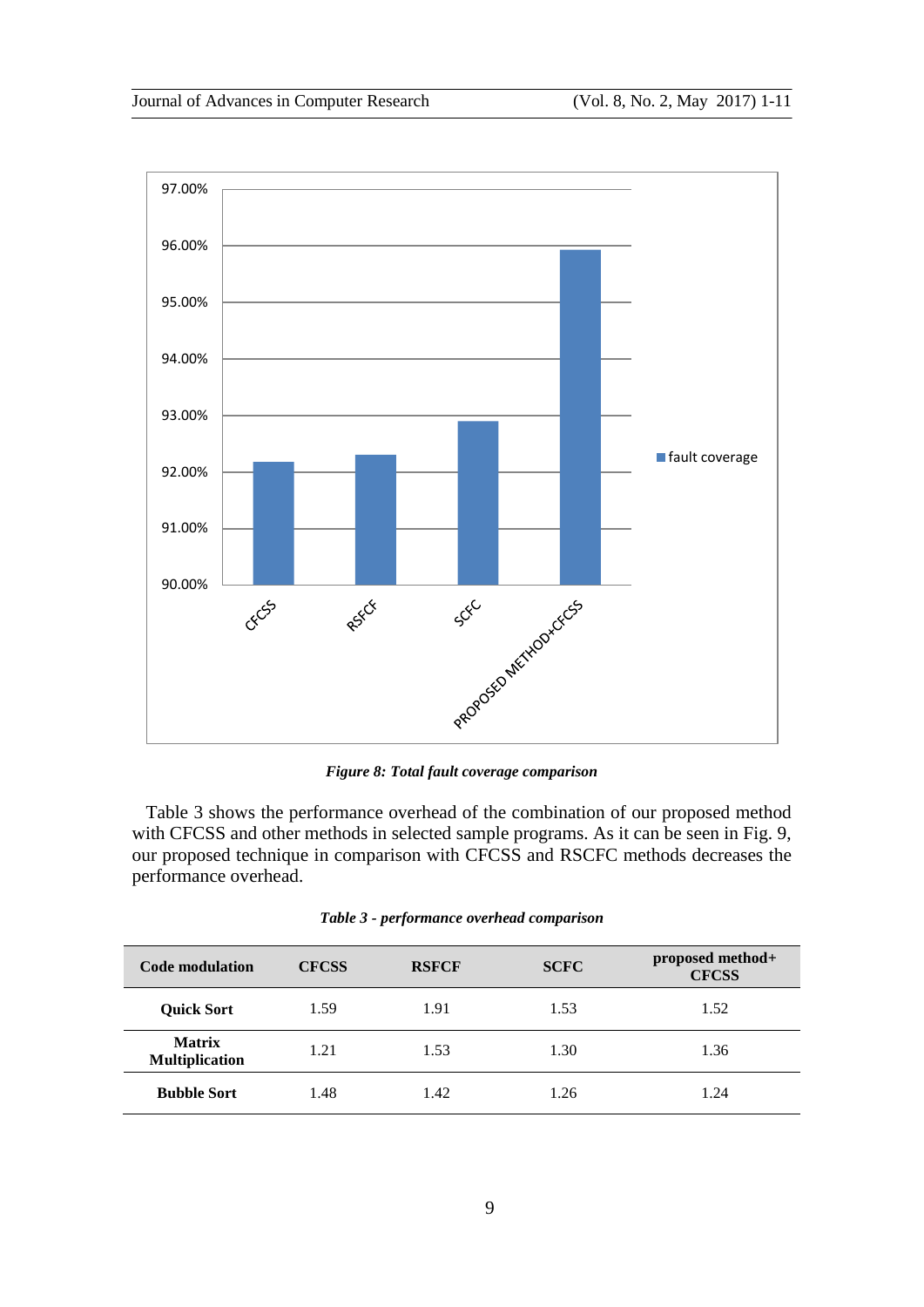

*Figure 9: Performance overhead comparison*

Figure 8 and 9 show that the proposed method not only has a better fault coverage, but also delivers a less performance overhead in comparison with CFCSS and RSCFC methods and; therefore, its usage is more appropriate.

#### **5. Conclusion**

In this article, we have proposed a generic software-based method for control flow error detection. The idea of proposed method is very generic and can be realized in various ways. The proposed method can be combining with different control flow checking method. The improved method effectively checks the intra-block control-flow jump errors and to reduce overhead, Check Instruction is placed at the end of some basic blocks. The improved method is relatively low in cost since it does not require any special hardware. Our fault injection experiments show that the previously proposed signature based techniques detects around 92% of all control-flow faults; however, the combination of proposed method with CFCSS detects around 96% of all control-flow faults. This method has high fault coverage in comparison of previously proposed signature based techniques while maintaining the performance overhead has nearly SCFC.